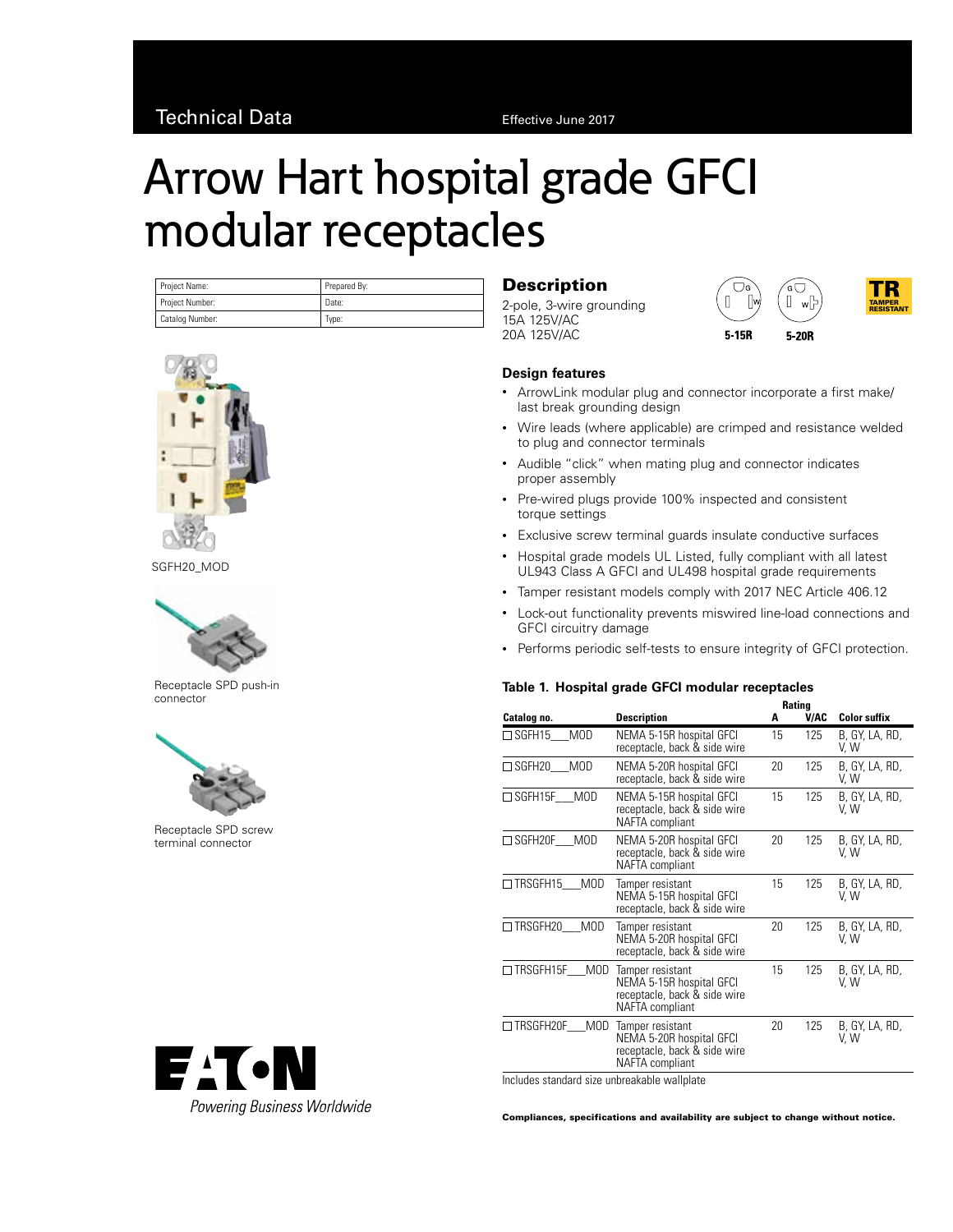Effective June 2017

| Project Name:   | Prepared By: |  |  |
|-----------------|--------------|--|--|
| Project Number: | Date:        |  |  |
| Catalog Number: | Type:        |  |  |

### **Table 2. ArrowLink receptacle connectors**

| Catalog no.         | <b>Description</b>                                             | Type          |
|---------------------|----------------------------------------------------------------|---------------|
| MCR300FTPI          | Push-in building wire connector                                | ArrowLink SPD |
| $\Box$ MCR300FTPING | Push-in building wire connector, no ground<br>conductor        | ArrowLink SPD |
| □ MCR300FTST        | Screw terminal building wire connector                         | ArrowLink SPD |
| MCR300FTSTNG        | Screw terminal building wire connector, no ground<br>conductor | ArrowLink SPD |
| $\Box$ MCR125SOL    | 125V Solid wire building wire connector                        | ArrowLink     |
| MCR125STR           | 125V Stranded wire building wire connector                     | ArrowLink     |
| $\Box$ MCR250SOL    | 250V Solid wire building wire connector                        | ArrowLink     |
| $\Box$ MCR250STR    | 250V Stranded wire building wire connector                     | ArrowLink     |
| Patent pending      |                                                                |               |

**Table 3. Specifications**

| Catalog no.                          |                                 | SGFH MOD series and SGFH F MOD series<br>ArrowLink: MCR125_, MCR250_, MCR300_ series                                                                                                                                                                                                                                                                                                                                                           | TRSGFH MOD and TRSGFH F MOD series<br>ArrowLink: MCR125_, MCR250_, MCR300_ series                                                                                                                                                                                                                                                                                                                                                              |
|--------------------------------------|---------------------------------|------------------------------------------------------------------------------------------------------------------------------------------------------------------------------------------------------------------------------------------------------------------------------------------------------------------------------------------------------------------------------------------------------------------------------------------------|------------------------------------------------------------------------------------------------------------------------------------------------------------------------------------------------------------------------------------------------------------------------------------------------------------------------------------------------------------------------------------------------------------------------------------------------|
| Device type                          |                                 | Hospital grade duplex GFCI 15A & 20A                                                                                                                                                                                                                                                                                                                                                                                                           | Hospital grade tamper resistant duplex GFCI 15A & 20A                                                                                                                                                                                                                                                                                                                                                                                          |
| <b>Wiring type</b>                   | <b>Base device</b>              | Back & side wire                                                                                                                                                                                                                                                                                                                                                                                                                               | Back & side wire                                                                                                                                                                                                                                                                                                                                                                                                                               |
|                                      | ArrowLink                       | Integral wire leads, crimped & resistance welded                                                                                                                                                                                                                                                                                                                                                                                               | Integral wire leads, crimped & resistance welded                                                                                                                                                                                                                                                                                                                                                                                               |
|                                      | <b>ArrowLink SPD</b>            | Backwire feed through                                                                                                                                                                                                                                                                                                                                                                                                                          | Backwire feed through                                                                                                                                                                                                                                                                                                                                                                                                                          |
| <b>Testing &amp; code compliance</b> | <b>Base device</b>              | • cULus Listed to UL 498 and UL 943, file no. E60120                                                                                                                                                                                                                                                                                                                                                                                           | • cULus Listed to UL 498 and UL 943, file no. E60120                                                                                                                                                                                                                                                                                                                                                                                           |
|                                      | <b>ArrowLink</b>                | • Plug & connector cULus Listed to UL 2459, file no. E325188                                                                                                                                                                                                                                                                                                                                                                                   | • Plug & connector cULus Listed to UL 2459, file no. E325188                                                                                                                                                                                                                                                                                                                                                                                   |
|                                      | <b>Combined</b>                 | • cULus Listed wiring assembly, UL file no. E326691                                                                                                                                                                                                                                                                                                                                                                                            | • cULus Listed wiring assembly, UL file no. E326691                                                                                                                                                                                                                                                                                                                                                                                            |
| <b>Environmental specifications</b>  | <b>Base device</b>              | <b>Flammability:</b> Meets UL 94 requirements; V2 rated<br>Temperature rating: -35°C to 66°C (-31°F to 150.8°F)                                                                                                                                                                                                                                                                                                                                | Flammability: Meets UL 94 requirements; V2 rated<br>Temperature rating: -35°C to 66°C (-31°F to 150.8°F)                                                                                                                                                                                                                                                                                                                                       |
|                                      | <b>ArrowLink</b>                | Flammability: Meets UL 94 requirements; V2 rated<br>Temperature rating: -35°C to 66°C (-31°F to 150.8°F)                                                                                                                                                                                                                                                                                                                                       | Flammability: Meets UL 94 requirements; V2 rated<br>Temperature rating: -35°C to 66°C (-31°F to 150.8°F)                                                                                                                                                                                                                                                                                                                                       |
| <b>Electrical specifications</b>     | <b>Base device</b>              | Dielectric voltage: Withstands 2000V per UL 498<br><b>Current interrupting:</b> Yes, at full-rated current<br>Temperature rise: Max. 30°C (86°F) after 100 cycles of<br>overload @ 150% of rated current (DC)<br><b>Trip time:</b> 0.025 seconds (Class A)<br>Frequency: 60 Hz; Voltage: 125V; Amperage: 15A/20A<br>20A feed-through<br><b>Short circuit testing: Meets and exceeds 10 kA</b><br><b>Maximum interrupting capacity: 20 Amps</b> | Dielectric voltage: Withstands 2000V per UL 498<br><b>Current interrupting:</b> Yes, at full-rated current<br>Temperature rise: Max. 30°C (86°F) after 100 cycles of<br>overload @ 150% of rated current (DC)<br><b>Trip time:</b> 0.025 seconds (Class A)<br>Frequency: 60 Hz; Voltage: 125V; Amperage: 15A/20A<br>20A feed-through<br><b>Short circuit testing:</b> Meets and exceeds 10 kA<br><b>Maximum interrupting capacity: 20 Amps</b> |
|                                      | <b>ArrowLink</b>                | Max. working voltage & continuous current:<br>300V/AC: 20A<br><b>Overload:</b> 52.5A/AC for 10 cycles<br><b>Dielectric voltage:</b> Withstands 1600V per UL 2459<br><b>Current interrupting:</b> Limited cycles at full-rated current<br><b>Temperature rise:</b> Max. 50°C (122°F) while conducting 35A<br>after 10 cycles of overload @ 52.5A/AC                                                                                             | Max. working voltage & continuous current:<br>300V/AC: 20A<br><b>Overload:</b> 52.5A/AC for 10 cycles<br><b>Dielectric voltage:</b> Withstands 1600V per UL 2459<br><b>Current interrupting:</b> Limited cycles at full-rated current<br><b>Temperature rise:</b> Max. 50°C (122°F) while conducting 35A<br>after 10 cycles of overload @ 52.5A/AC                                                                                             |
| <b>Mechanical specifications</b>     | <b>Base device</b>              | <b>Terminal accommodation: #14 - 10 AWG</b>                                                                                                                                                                                                                                                                                                                                                                                                    | <b>Terminal accommodation: #14 - 10 AWG</b>                                                                                                                                                                                                                                                                                                                                                                                                    |
|                                      | <b>ArrowLink</b>                | <b>ArrowLink wire leads: #12 AWG</b><br>ArrowLink SPD screw terminals: Accepts #12-#14 AWG<br>stranded and solid wire<br>ArrowLink SPD ground: Integral THHN #12 AWG 6" lead<br>with ring terminal and #10 ground screw<br>Voltage rating: Permanently marked on device                                                                                                                                                                        | <b>ArrowLink wire leads: #12 AWG</b><br>ArrowLink SPD screw terminals: Accepts #12-#14 AWG<br>stranded and solid wire<br>ArrowLink SPD ground: Integral THHN #12 AWG 6" lead<br>with ring terminal and #10 ground screw<br>Voltage rating: Permanently marked on device                                                                                                                                                                        |
|                                      | <b>ArrowLink</b><br>models only | <b>Material:</b> UL recognized insulating material<br>Dielectric strength: 2,000V min.<br><b>HWI rating: 4 min.</b><br>Relative temperature index, electrical: 80°C (176°F)<br>Flammability: VO (UL 94)                                                                                                                                                                                                                                        | <b>Material:</b> UL recognized insulating material<br>Dielectric strength: 2,000V min.<br><b>HWI rating: 4 min.</b><br>Relative temperature index, electrical: 80°C (176°F)<br>Flammability: V0 (UL 94)                                                                                                                                                                                                                                        |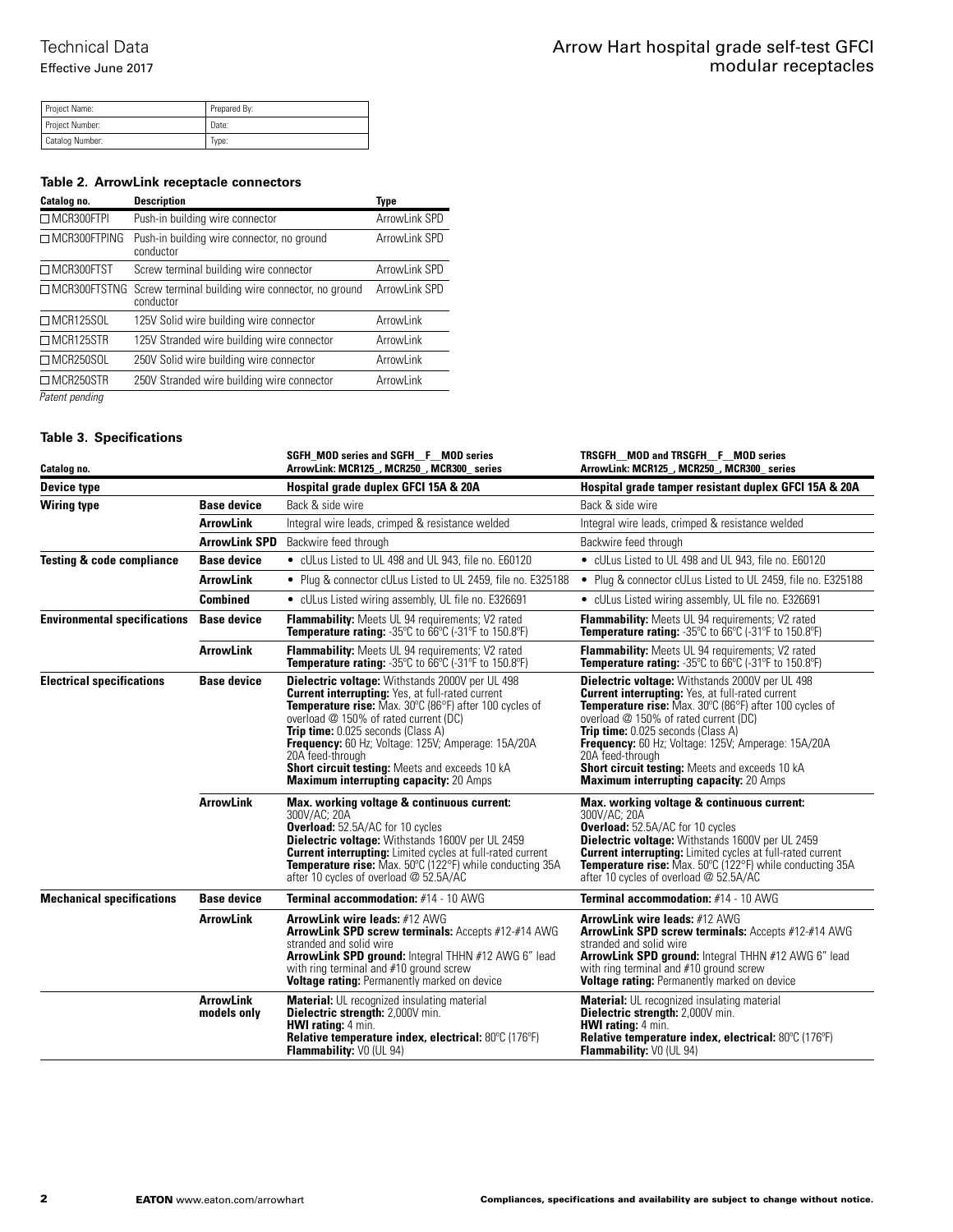| Project Name:          | Prepared By: |
|------------------------|--------------|
| Project Number:        | Date:        |
| <b>Catalog Number:</b> | Type:        |

#### **Table 4. Materials**

| Catalog no.          | SGFH MOD series and SGFH_F_MOD series<br>ArrowLink: MCR125 , MCR250 , MCR300 series                                | TRSGFH MOD and TRSGFH F MOD series<br>ArrowLink: MCR125 , MCR250 , MCR300 series                                   |  |  |
|----------------------|--------------------------------------------------------------------------------------------------------------------|--------------------------------------------------------------------------------------------------------------------|--|--|
| <b>Device type</b>   | Hospital grade duplex GFCI 15A & 20A                                                                               | Hospital grade tamper resistant duplex GFCI 15A & 20A                                                              |  |  |
| <b>Base device</b>   | Top housing: Thermoplastic, nylon                                                                                  | Top housing: Thermoplastic, nylon                                                                                  |  |  |
|                      | <b>Bottom housing: Polycarbonate</b>                                                                               | <b>Bottom housing: Polycarbonate</b>                                                                               |  |  |
|                      | <b>Strap:</b> 0.047" thick steel, zinc-plated                                                                      | Strap: 0.047" thick steel, zinc-plated                                                                             |  |  |
|                      | <b>Line contacts: 0.030" thick brass</b>                                                                           | <b>Line contacts: 0.030" thick brass</b>                                                                           |  |  |
|                      | <b>Terminal &amp; ground screws:</b> #8-32 steel, brass-plated; neutral screw<br>nickel-plated, ground screw green | <b>Terminal &amp; ground screws:</b> #8-32 steel, brass-plated; neutral screw<br>nickel-plated, ground screw green |  |  |
|                      | <b>Terminal clamps: 0.070" thick steel</b>                                                                         | <b>Terminal clamps: 0.070" thick steel</b>                                                                         |  |  |
| <b>ArrowLink</b>     | <b>ArrowLink housing: Polycarbonate</b>                                                                            | <b>ArrowLink housing: Polycarbonate</b>                                                                            |  |  |
|                      | <b>ArrowLink contacts: Copper alloy</b>                                                                            | <b>ArrowLink contacts: Copper alloy</b>                                                                            |  |  |
|                      | ArrowLink wire leads: Solid or stranded THHN #12 AWG                                                               | ArrowLink wire leads: Solid or stranded THHN #12 AWG                                                               |  |  |
| <b>ArrowLink SPD</b> | <b>Housing: Polycarbonate</b>                                                                                      | <b>Housing: Polycarbonate</b>                                                                                      |  |  |
|                      | <b>Contacts:</b> Copper alloy                                                                                      | <b>Contacts: Copper alloy</b>                                                                                      |  |  |

## **Table 5. GFCI status indicator**

| <b>RED LED</b>  | <b>Test indicator Test indicator</b><br><b>AMBER LED</b> | <b>Diagnosis</b>                                                         | Action                                                                                                                                                                                                                                                                                                                                                                               |
|-----------------|----------------------------------------------------------|--------------------------------------------------------------------------|--------------------------------------------------------------------------------------------------------------------------------------------------------------------------------------------------------------------------------------------------------------------------------------------------------------------------------------------------------------------------------------|
| 0FF             | 0FF                                                      | Device is functioning properly<br>OR branch circuit may<br>have no power | Manually depress TEST button to trip device. <b>Amber</b> light should come ON<br>• If <b>Amber</b> light does not come ON, check if there is power to the branch<br>• If <b>Amber</b> light does come ON, manually depress the RESET button to restore power to the device<br>• If GFCI does not reset, replace GFCI<br>• If GFCI does reset, device is functioning properly        |
| 0FF             | 0N                                                       | Device is in tripped state                                               | Manually depress the RESET button to restore power to the device<br>• If GFCI does not reset, replace GFCI                                                                                                                                                                                                                                                                           |
| <b>Blinking</b> | 0FF                                                      | OR device is in reset state                                              | Device's "end of life" indication Manually depress TEST button to trip device. <b>Amber</b> light should come ON<br>• If <b>Amber</b> light does not come ON, check if there is power to the branch<br>• If <b>Amber</b> light does come ON, manually depress the RESET button to restore power to the device<br>• If it does not reset, and/or the blinking continues, replace GFCI |
| Blinking        | 0N                                                       | OR device is in tripped state                                            | Device's "end of life" indication Manually depress the RESET button to restore power to the device<br>• If it does not reset, and/or the blinking continues, replace GFCI                                                                                                                                                                                                            |

### **Table 6. Color ordering information**

For ordering devices, include Cat. no. followed by the color code: B (Brown), GY (Gray), LA (Light Almond), RD (Red), V (Ivory), W (White)

| B       | GY     | LA             | <b>RD</b> | $\overline{\phantom{a}}$ | W       |
|---------|--------|----------------|-----------|--------------------------|---------|
| (Brown) | (Gray) | (Light Almond) | (Red)     | (Ivory)                  | (White) |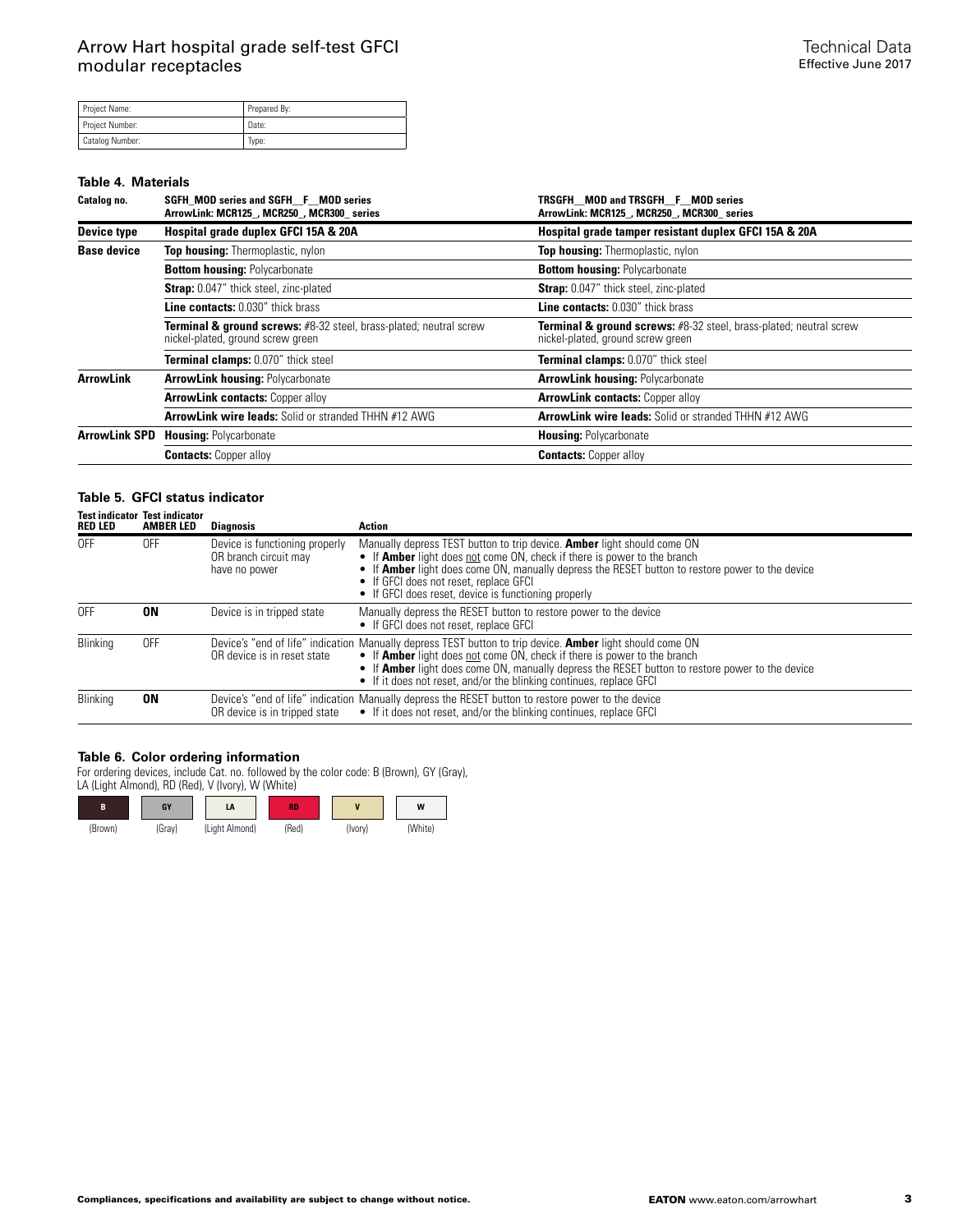Effective June 2017

| Project Name:   | Prepared By: |
|-----------------|--------------|
| Project Number: | Date:        |
| Catalog Number: | Type:        |

# Product dimensions







**Figure 3. SGFH20F Line art with dimensions**



**Figure 2. TRSGFH15F Line art with dimensions**



**Figure 4. TRSGFH20F Line art with dimensions**